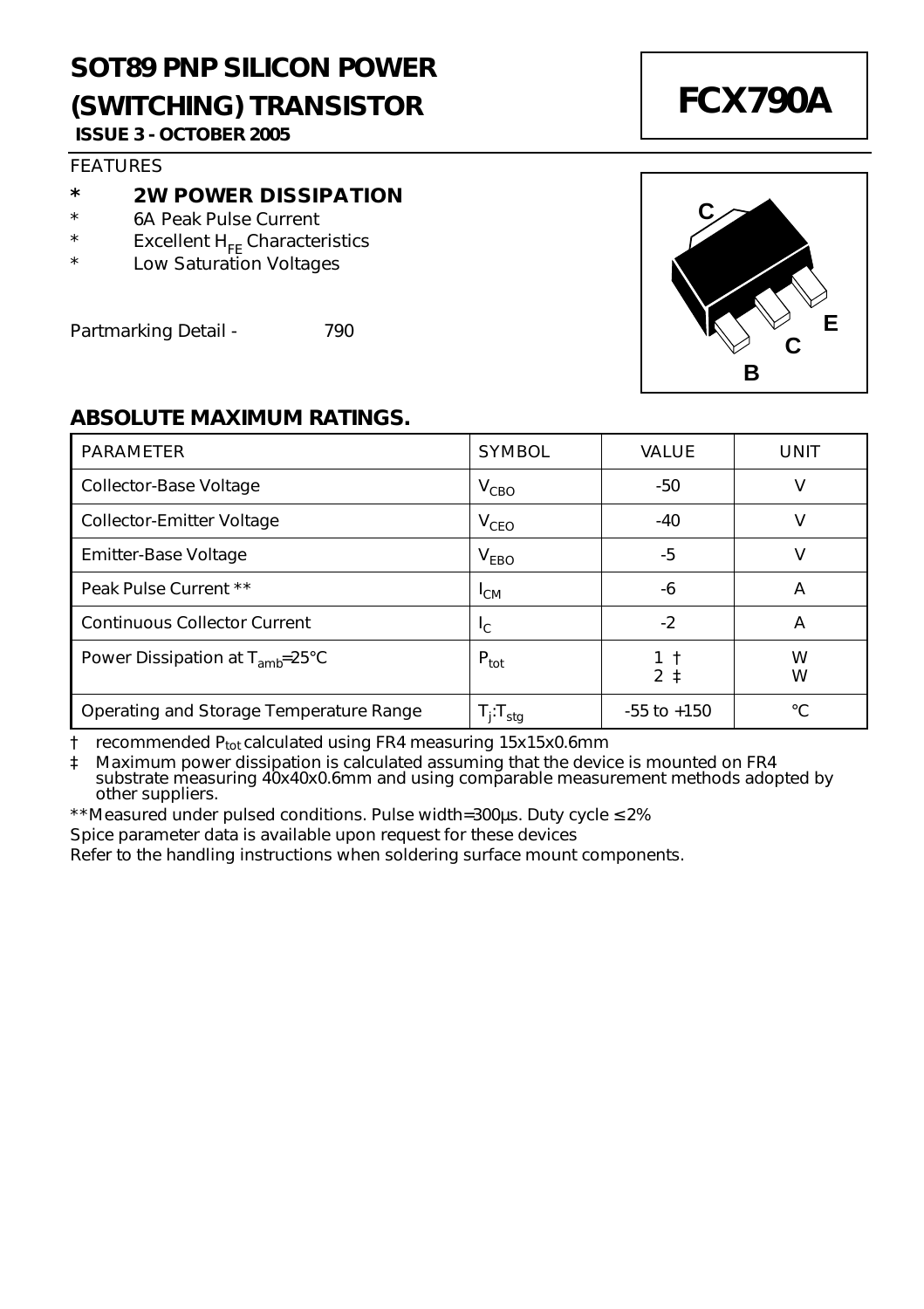# **FCX790A**

## **ELECTRICAL CHARACTERISTICS (at Tamb = 25°C)**

| <b>PARAMETER</b>                                       | <b>SYMBOL</b>                         | MIN.                     | TYP.      | MAX.                       | <b>UNIT</b>    | CONDITIONS.                                                                                                                                 |
|--------------------------------------------------------|---------------------------------------|--------------------------|-----------|----------------------------|----------------|---------------------------------------------------------------------------------------------------------------------------------------------|
| Collector-Base Breakdown<br>Voltage                    | $V_{(BR)CBO}$                         | $-50$                    |           |                            | $\vee$         | $I_{c}$ =-100 $\mu$ A                                                                                                                       |
| Collector-Emitter Breakdown<br>Voltage                 | $V_{(BR)CEO}$                         | $-40$                    |           |                            | $\vee$         | $I_{c}$ =-10mA*                                                                                                                             |
| Emitter-Base Breakdown<br>Voltage                      | $V_{(BR)EBO}$                         | $-5$                     |           |                            | $\vee$         | $IF=-100UA$                                                                                                                                 |
| <b>Collector Cut-Off Current</b>                       | $I_{CBO}$                             |                          |           | $-0.1$                     | μA             | $V_{CB} = -30V$                                                                                                                             |
| <b>Emitter Cut-Off Current</b>                         | $I_{FBO}$                             |                          |           | $-0.1$                     | μA             | $V_{FB} = -4V$                                                                                                                              |
| <b>Collector-Emitter Saturation</b><br>Voltage         | $V_{CE(sat)}$                         |                          |           | $-250$<br>$-350$<br>$-450$ | mV<br>mV<br>mV | $I_C = -0.5A$ , $I_R = -5mA^*$<br>$I_C = -1A$ , $I_R = -10mA^*$<br>$I_C = -2A$ , $I_B = -50mA*$                                             |
| <b>Base-Emitter</b><br><b>Saturation Voltage</b>       | $V_{BE(sat)}$                         |                          |           | $-0.9$                     | v              | $I_C = -1A$ , $I_B = -10mA^*$                                                                                                               |
| <b>Base-Emitter</b><br>Turn-On Voltage                 | $V_{BE(on)}$                          |                          | $-0.8$    |                            | $\vee$         | $I_C = -1A$ , $V_{CF} = -2V^*$                                                                                                              |
| <b>Static Forward Current</b><br><b>Transfer Ratio</b> | $h_{FE}$                              | 300<br>250<br>200<br>150 |           | 800                        |                | $I_C = -10mA$ , $V_{CF} = -2V$<br>$I_C = -500mA$ , $V_{CF} = -2V^*$<br>$I_{C} = -1A$ , $V_{CF} = -2V^*$<br>$I_{C} = -2A$ , $V_{CF} = -2V^*$ |
| <b>Transition Frequency</b>                            | $f_T$                                 | 100                      |           |                            | <b>MHz</b>     | $I_{C} = -50mA$ , $V_{CF} = -5V$<br>$f = 50MHz$                                                                                             |
| Input Capacitance                                      | $\mathrm{C}_{\text{ibo}}$             |                          | 225       |                            | рF             | $V_{FB}$ =-0.5V, f=1MHz                                                                                                                     |
| <b>Output Capacitance</b>                              | $\texttt{C}_{\underline{\text{obo}}}$ |                          | 24        |                            | pF             | $V_{CB} = -10V$ , f=1MHz                                                                                                                    |
| <b>Switching Times</b>                                 | $t_{on}$<br>$t_{off}$                 |                          | 35<br>600 |                            | ns<br>ns       | $I_{C} = -500mA$ , $I_{B1} = -50mA$<br>$I_{B2} = -50mA$ , $V_{C2} = -10V$                                                                   |

\*Measured under pulsed conditions. Pulse width=300µs. Duty cycle ≤2%